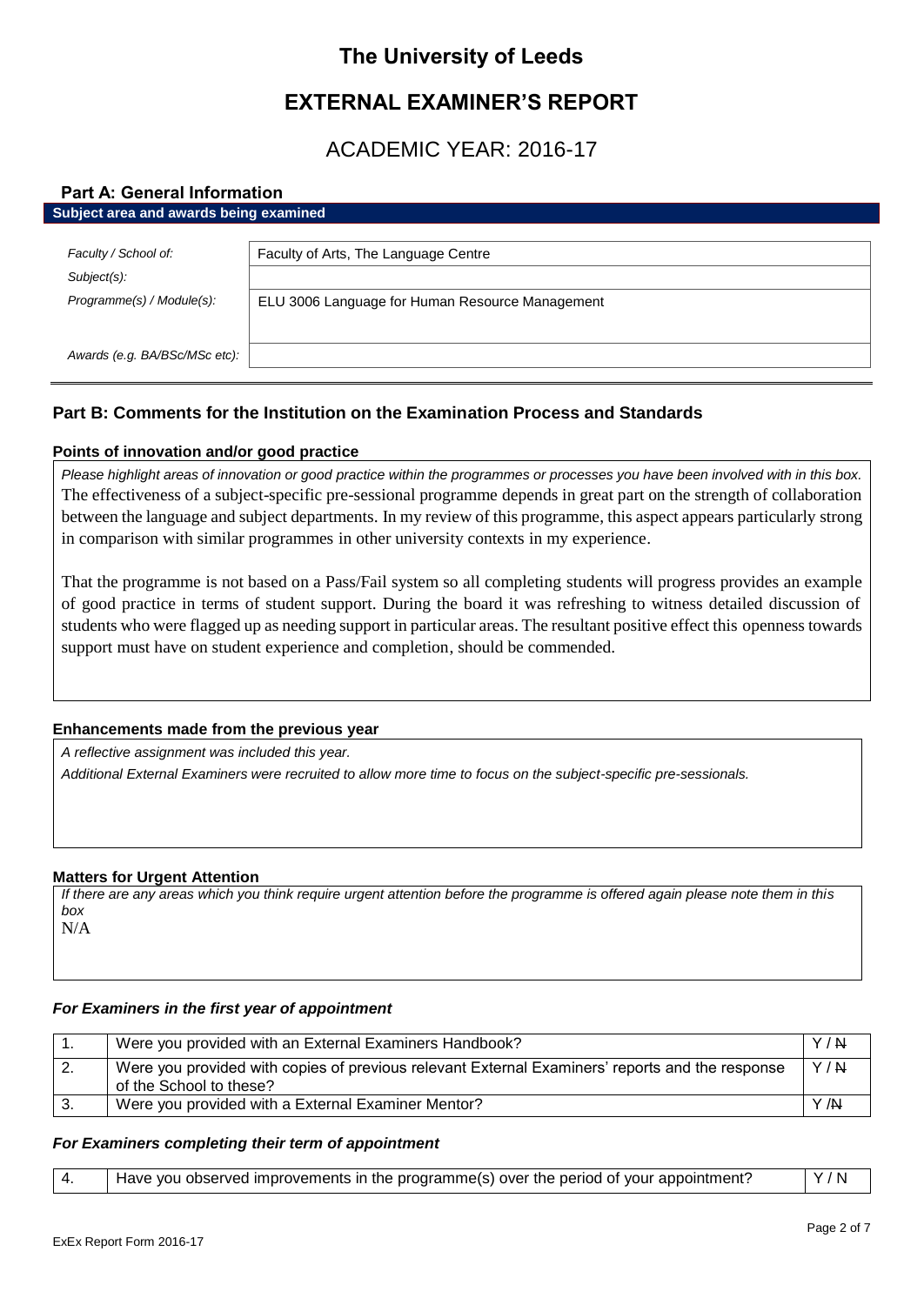| -5. | Has the school responded to comments and recommendations you have made?                            | Y/N  |
|-----|----------------------------------------------------------------------------------------------------|------|
| -6. | Where recommendations have not been implemented, did the school provide clear reasons for<br>this? | Y/N  |
|     | Have you acted as a External Examiner Mentor?                                                      | Y /N |

*Please comment on your experience of the programme(s) over the period of your appointment, remarking in particular on changes from year to year and the progressive development and enhancement of the learning and teaching provision, on standards achieved, on marking and assessment and the procedures of the School*

## **Standards**

| 8.  | Is the overall programme structure coherent and appropriate for the level of study?                                                                                                                                                                                                                                                                                                                                                                                                                                                                                                                                                                                                                                                                                                                                                                                                                                                                                                                                                                                                                                                                                                                                                                                                                                                                                                                                                                                                                                                                                                                                                                                                                                                                                | Y/N              |
|-----|--------------------------------------------------------------------------------------------------------------------------------------------------------------------------------------------------------------------------------------------------------------------------------------------------------------------------------------------------------------------------------------------------------------------------------------------------------------------------------------------------------------------------------------------------------------------------------------------------------------------------------------------------------------------------------------------------------------------------------------------------------------------------------------------------------------------------------------------------------------------------------------------------------------------------------------------------------------------------------------------------------------------------------------------------------------------------------------------------------------------------------------------------------------------------------------------------------------------------------------------------------------------------------------------------------------------------------------------------------------------------------------------------------------------------------------------------------------------------------------------------------------------------------------------------------------------------------------------------------------------------------------------------------------------------------------------------------------------------------------------------------------------|------------------|
| 9.  | Does the programme structure allow the programme aims and intended learning outcomes to be<br>met?                                                                                                                                                                                                                                                                                                                                                                                                                                                                                                                                                                                                                                                                                                                                                                                                                                                                                                                                                                                                                                                                                                                                                                                                                                                                                                                                                                                                                                                                                                                                                                                                                                                                 | Y/N              |
| 10. | Are the programme aims and intended learning outcomes commensurate with the level of award?                                                                                                                                                                                                                                                                                                                                                                                                                                                                                                                                                                                                                                                                                                                                                                                                                                                                                                                                                                                                                                                                                                                                                                                                                                                                                                                                                                                                                                                                                                                                                                                                                                                                        | Y/M              |
| 11. | Did the Aims and ILOs meet the expectations of the national subject benchmark (where relevant)?                                                                                                                                                                                                                                                                                                                                                                                                                                                                                                                                                                                                                                                                                                                                                                                                                                                                                                                                                                                                                                                                                                                                                                                                                                                                                                                                                                                                                                                                                                                                                                                                                                                                    | Y/N              |
| 12. | Is the programme(s) comparable with similar programmes at other institutions?                                                                                                                                                                                                                                                                                                                                                                                                                                                                                                                                                                                                                                                                                                                                                                                                                                                                                                                                                                                                                                                                                                                                                                                                                                                                                                                                                                                                                                                                                                                                                                                                                                                                                      | $\overline{Y/N}$ |
| 13. | Please use this box to explain your overall impression of the programme structure, design, aims and intended<br>learning outcomes.<br>The aims and ILOs are highly appropriate. They have been carefully designed to allow for clarification and<br>investigation of content along with language and academic skills development. ILOs are appropriate, supportive and<br>respectful of learners being challenging enough to prepare students adequately for their postgraduate studies.<br>Perhaps the ILOs could be expressed in a way which highlights the academic literacy and skills focus more.<br>Particularly because that academic literacy and skills focus is excellent. Good links are made between the ILOs and<br>course content.<br>The design is creative and provides students with a supportive bridge into their subject studies. The subject-specific<br>element is appropriately very strong being central and providing the core around which the language development<br>takes place. This is worthy of comment since some pre-sessional programmes in the sector can feel primarily like<br>language development programmes with some subject-specific elements tagged on.<br>The structure followed in ELU3006 results in fewer face-to-face whole class contact hours than on some comparable<br>pre-sessionals across the sector. However, the integration of significant amounts of independent study time is<br>appropriate for the postgraduate context students will be entering and well-managed here.<br>As a general comment the approach taken here feels very much like the students are being provided with a model of<br>how best to approach the rest of their studies - which will prove of great benefit to the learner. | Y/N              |
|     | Is the influence of research on the curriculum and learning and teaching clear?                                                                                                                                                                                                                                                                                                                                                                                                                                                                                                                                                                                                                                                                                                                                                                                                                                                                                                                                                                                                                                                                                                                                                                                                                                                                                                                                                                                                                                                                                                                                                                                                                                                                                    |                  |
|     | Please explain how this is/could be achieved (examples might include: curriculum design informed by current research<br>in the subject; practice informed by research; students undertaking research)<br>The design of ELU3006 is clearly informed by research into the most effective way to deal with EAP skills<br>improvement along with subject requirements.                                                                                                                                                                                                                                                                                                                                                                                                                                                                                                                                                                                                                                                                                                                                                                                                                                                                                                                                                                                                                                                                                                                                                                                                                                                                                                                                                                                                 |                  |
| 14. | Does the programme form part of an Integrated PhD?                                                                                                                                                                                                                                                                                                                                                                                                                                                                                                                                                                                                                                                                                                                                                                                                                                                                                                                                                                                                                                                                                                                                                                                                                                                                                                                                                                                                                                                                                                                                                                                                                                                                                                                 | Y/N              |
|     | Please comment on the appropriateness of the programme as training for a PhD:                                                                                                                                                                                                                                                                                                                                                                                                                                                                                                                                                                                                                                                                                                                                                                                                                                                                                                                                                                                                                                                                                                                                                                                                                                                                                                                                                                                                                                                                                                                                                                                                                                                                                      |                  |
| 15. | Does the programme include clinical practice components?                                                                                                                                                                                                                                                                                                                                                                                                                                                                                                                                                                                                                                                                                                                                                                                                                                                                                                                                                                                                                                                                                                                                                                                                                                                                                                                                                                                                                                                                                                                                                                                                                                                                                                           | Y/N              |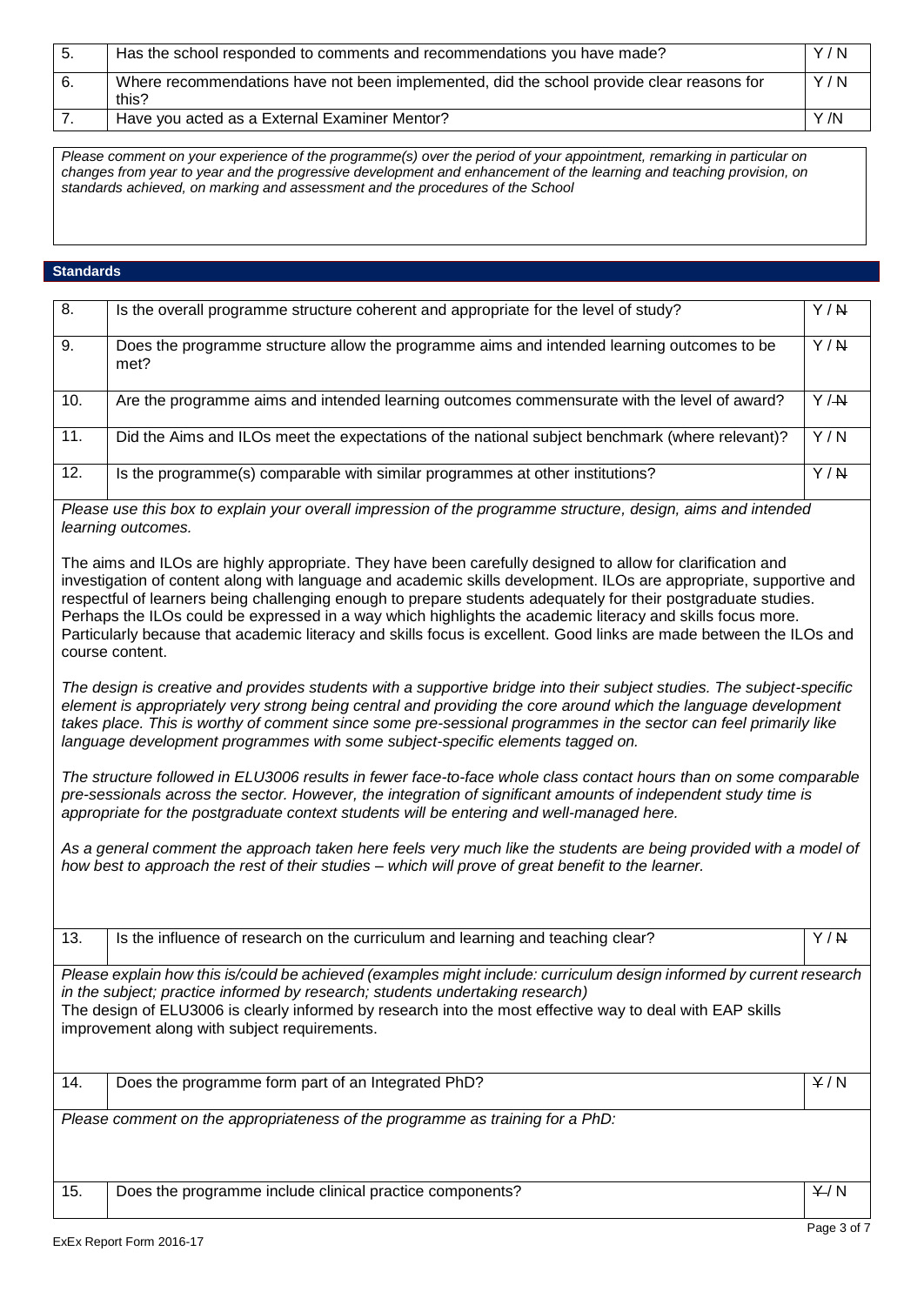|                        | Please comment on the learning and assessment of practice components of the curriculum here:                                                                                                                                                                                                                                                                                                                                                                                                                                                                                                                                                                                                                                                                                                                                                                                                                                                                                                                                                                                                                                                                                                                                                                                                                                                                                                                                                                                                                                   |                  |
|------------------------|--------------------------------------------------------------------------------------------------------------------------------------------------------------------------------------------------------------------------------------------------------------------------------------------------------------------------------------------------------------------------------------------------------------------------------------------------------------------------------------------------------------------------------------------------------------------------------------------------------------------------------------------------------------------------------------------------------------------------------------------------------------------------------------------------------------------------------------------------------------------------------------------------------------------------------------------------------------------------------------------------------------------------------------------------------------------------------------------------------------------------------------------------------------------------------------------------------------------------------------------------------------------------------------------------------------------------------------------------------------------------------------------------------------------------------------------------------------------------------------------------------------------------------|------------------|
|                        |                                                                                                                                                                                                                                                                                                                                                                                                                                                                                                                                                                                                                                                                                                                                                                                                                                                                                                                                                                                                                                                                                                                                                                                                                                                                                                                                                                                                                                                                                                                                |                  |
| 16.                    | Is the programme accredited by a Professional or Statutory Regulatory Body (PSRB)?                                                                                                                                                                                                                                                                                                                                                                                                                                                                                                                                                                                                                                                                                                                                                                                                                                                                                                                                                                                                                                                                                                                                                                                                                                                                                                                                                                                                                                             | Y/N              |
|                        | Please comment on the value of, and the programme's ability to meet, PSRB requirements here:                                                                                                                                                                                                                                                                                                                                                                                                                                                                                                                                                                                                                                                                                                                                                                                                                                                                                                                                                                                                                                                                                                                                                                                                                                                                                                                                                                                                                                   |                  |
|                        | <b>Assessment and Feedback</b>                                                                                                                                                                                                                                                                                                                                                                                                                                                                                                                                                                                                                                                                                                                                                                                                                                                                                                                                                                                                                                                                                                                                                                                                                                                                                                                                                                                                                                                                                                 |                  |
| 17.                    | Does the programme design clearly align intended learning outcomes with assessment?                                                                                                                                                                                                                                                                                                                                                                                                                                                                                                                                                                                                                                                                                                                                                                                                                                                                                                                                                                                                                                                                                                                                                                                                                                                                                                                                                                                                                                            | Y/N              |
|                        | Please comment on the assessment methods and the appropriateness of these to the ILOs, in particular: the design<br>and structure of the assessment methods, and the arrangements for the marking of modules and the classification of awards; the<br>quality of teaching, learning and assessment methods that may be indicated by student performance.                                                                                                                                                                                                                                                                                                                                                                                                                                                                                                                                                                                                                                                                                                                                                                                                                                                                                                                                                                                                                                                                                                                                                                       |                  |
|                        | Summative assessment methods for this EL3006 are appropriate and in keeping with pre-sessionals delivered<br>across the sector: an Essay and Oral Presentation but with the rather innovative addition of a Reflective Task. These<br>are clearly linked to the ILOs giving students adequate opportunity to demonstrate learning. Assessment criteria are<br>available to students as well as staff.                                                                                                                                                                                                                                                                                                                                                                                                                                                                                                                                                                                                                                                                                                                                                                                                                                                                                                                                                                                                                                                                                                                          |                  |
|                        | The assessments have been designed to allow students to use the skills under focus in class sessions. The realistic<br>nature of these assessments is a positive feature with learners being required to listen and read-to-write. Feedback<br>on drafts which inform final submissions, a key aspect of many pre-sessionals, is an important element here too.                                                                                                                                                                                                                                                                                                                                                                                                                                                                                                                                                                                                                                                                                                                                                                                                                                                                                                                                                                                                                                                                                                                                                                |                  |
| 18.                    | Is the design and structure of the assessment methods appropriate to the level of award?                                                                                                                                                                                                                                                                                                                                                                                                                                                                                                                                                                                                                                                                                                                                                                                                                                                                                                                                                                                                                                                                                                                                                                                                                                                                                                                                                                                                                                       | Y/N              |
| 19.                    | Were students given adequate opportunity to demonstrate their achievement of the programme<br>aims and intended learning outcomes?                                                                                                                                                                                                                                                                                                                                                                                                                                                                                                                                                                                                                                                                                                                                                                                                                                                                                                                                                                                                                                                                                                                                                                                                                                                                                                                                                                                             | $\overline{Y/R}$ |
|                        | Please comment on the academic standards demonstrated by the students and, where possible, their performance in relation<br>to students on comparable courses; the strengths and weaknesses of the students as a cohort:<br>Students performed well in their final submissions particularly bearing in mind the length of the course. There was<br>evidence of clarity of feedback from which students could make significant learning gains. The marking of<br>assignments seemed appropriate in the majority of cases and the marking criteria were supportive and clear for<br>those assessing the Essay and Oral Presentation assignments. Standardization procedures were clearly followed.<br>However, the marking criteria for the Reflection task could benefit from some revision. They are essentially the same<br>as for the Essay which could be extremely misleading for students and may have made assessment of the task<br>rather difficult for teachers. I strongly recommend the creation of separate assessment criteria for the Reflection and<br>am happy to help with that if my input would be useful. The range of marks for this particular assessment was quite<br>narrow and I think this was possibly due to assessors needing to use ill-fitting criteria for the task. It is worth noting<br>that some feedback on the reflective pieces that I viewed seemed heavily (I feel overly) focused on use of language<br>and much less was said in relation to the students competence in reflecting. |                  |
| feedback:<br>criteria. | Please use this box to provide any additional comments you would like to make in relation to assessment and<br>The marking criteria were strong for the Essay and Oral Presentation but it would be helpful as an assessor to see<br>how learners are supported in 'unpicking' those related to the essay, since as they stand they could be said to be of<br>more immediate help to teachers than learners. I think examples would help rather than just text explaining the                                                                                                                                                                                                                                                                                                                                                                                                                                                                                                                                                                                                                                                                                                                                                                                                                                                                                                                                                                                                                                                  |                  |
|                        | The team have put effort into creating a feedback sheet which can allow faster turnaround of marking. However, a<br>recommendations section for free text comments would be a supportive addition to this.                                                                                                                                                                                                                                                                                                                                                                                                                                                                                                                                                                                                                                                                                                                                                                                                                                                                                                                                                                                                                                                                                                                                                                                                                                                                                                                     |                  |

In relation to student performance, I had sight of the final essay submission but actually I feel the draft submission would be more enlightening in many ways. I imagine it is in the draft that the skilled teacher identifies strengths and weaknesses and guides students towards making improvements. When I queried this, the course director did provide me with a link to draft submissions on the day of the exam board but the link didn't work so unfortunately I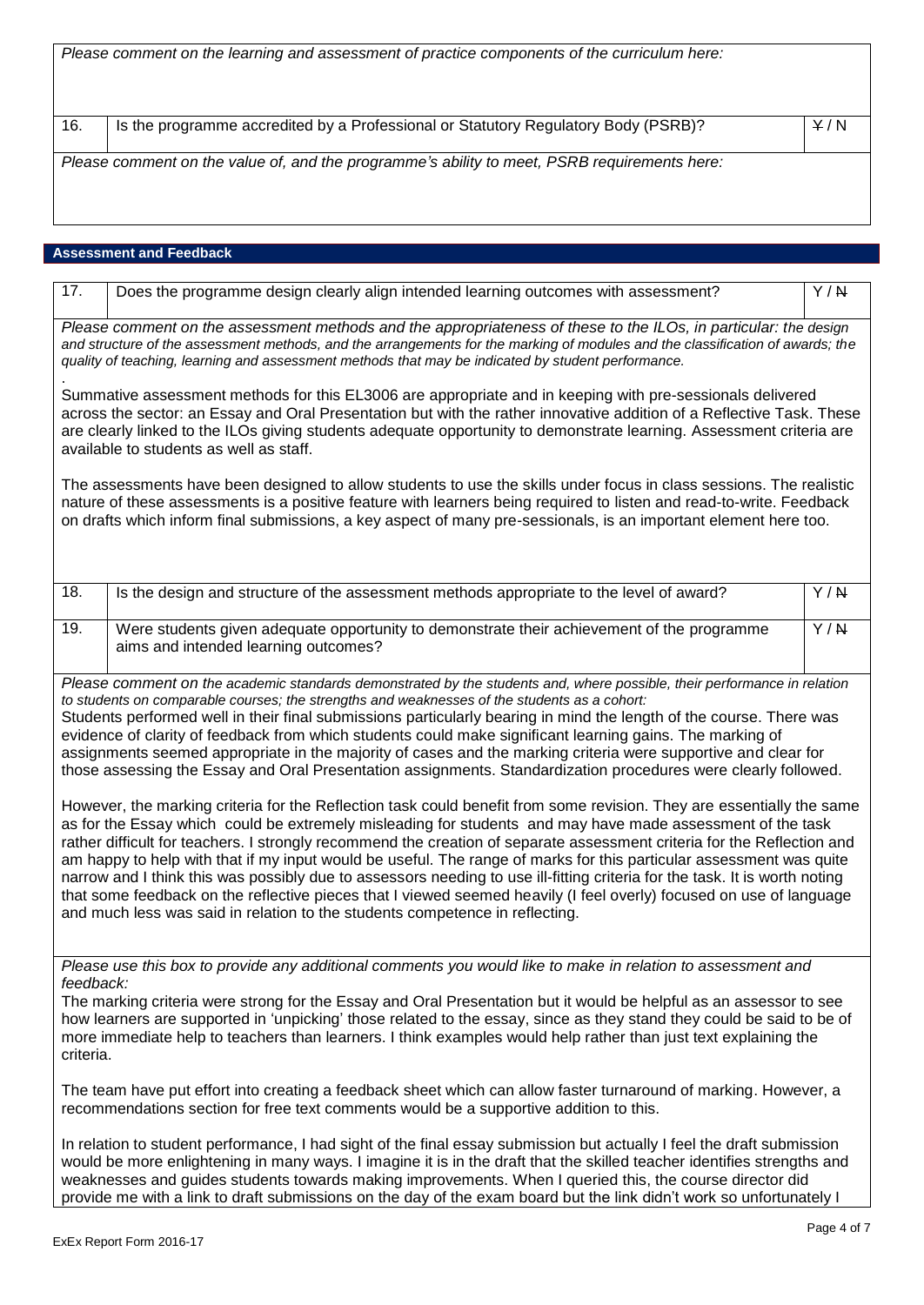didn't get to see them. I feel allowing access to these for External Examiners would be beneficial and my instinct is, the quality of feedback there would reflect well on the team.

#### **The Progression and Awards Process**

| $\overline{20}$ . | Were you provided with guidance relating to the External Examiners role, powers and<br>responsibilities in the examination process?               | Y/N                     |
|-------------------|---------------------------------------------------------------------------------------------------------------------------------------------------|-------------------------|
| $\overline{21}$ . | Was the progression and award guidance provided sufficient for you to act effectively as an<br><b>External Examiner?</b>                          | Y/N                     |
| $\overline{22}$ . | Did you receive appropriate programme documentation for your area(s) of responsibility?                                                           | $\overline{Y/N}$        |
| $\overline{23}$ . | Did you receive appropriate module documentation for your area(s) of responsibility?                                                              | $\overline{Y/N}$        |
| 24.               | Did you receive full details of marking criteria applicable to your area(s) of responsibility?                                                    | $\overline{Y/R}$        |
| $\overline{25}$ . | Were you provided with all draft examination papers/assessments?                                                                                  | $\overline{Y/N}$        |
| $\overline{26}$ . | Was the nature and level of the assessment questions appropriate?                                                                                 | $\overline{Y/H}$        |
| 27.               | Were suitable arrangements made to consider your comments on assessment questions?                                                                | Y/N                     |
| $\overline{28}$ . | Was sufficient assessed work made available to enable you to have confidence in your evaluation<br>of the standard of student work?               | $\overline{Y/N}$        |
| 29.               | Were the examination scripts clearly marked/annotated?                                                                                            | Y/N<br>N/A              |
| 30.               | Was the choice of subjects for final year projects and/or dissertations appropriate?                                                              | Y/N<br>N/A              |
| $\overline{31}$ . | Was the method and standard of assessment appropriate for the final year projects and/or<br>dissertations?                                        | $\overline{Y/N}$<br>N/A |
| 32.               | Were the administrative arrangements satisfactory for the whole process, including the operation of<br>the Progression and Awards Board?          | $\overline{Y/R}$        |
| 33.               | Were you able to attend the Progression and Awards Board meeting?                                                                                 | $\overline{Y/N}$        |
| 34.               | Were you satisfied with the recommendations of the Progression and Awards Board?                                                                  | $\overline{Y/H}$        |
| 35.               | Were you satisfied with the way decisions from the School Special Circumstances meeting were<br>communicated to the Progression and Awards Board? | $\overline{Y/N}$        |
|                   | Please use this box to provide any additional comments you would like to make on the questions above:                                             |                         |

#### **Other comments**

#### **Please use this box if you wish to make any further comments not covered elsewhere on the form**

I assessed ELU3007 and ELU3006 both subject-specific pre-sessionals but very different in many ways. As I was reviewing them both, I could see opportunities for more standardization in approach and sharing of good practice. For example, the ILOs on ELU3007 were extremely strong and very focused on academic literacy and skills development and ELU3006 could benefit from integrating a similar style. ELU3006 assessment feedback was more detailed in terms of written comments, which were a little less well-developed in ELU3007. ELU3007 had a very integrated joined up feel in terms of content and tasks which works well on such a short course. ELU3006 was less so, which makes it in some ways more demanding for the students.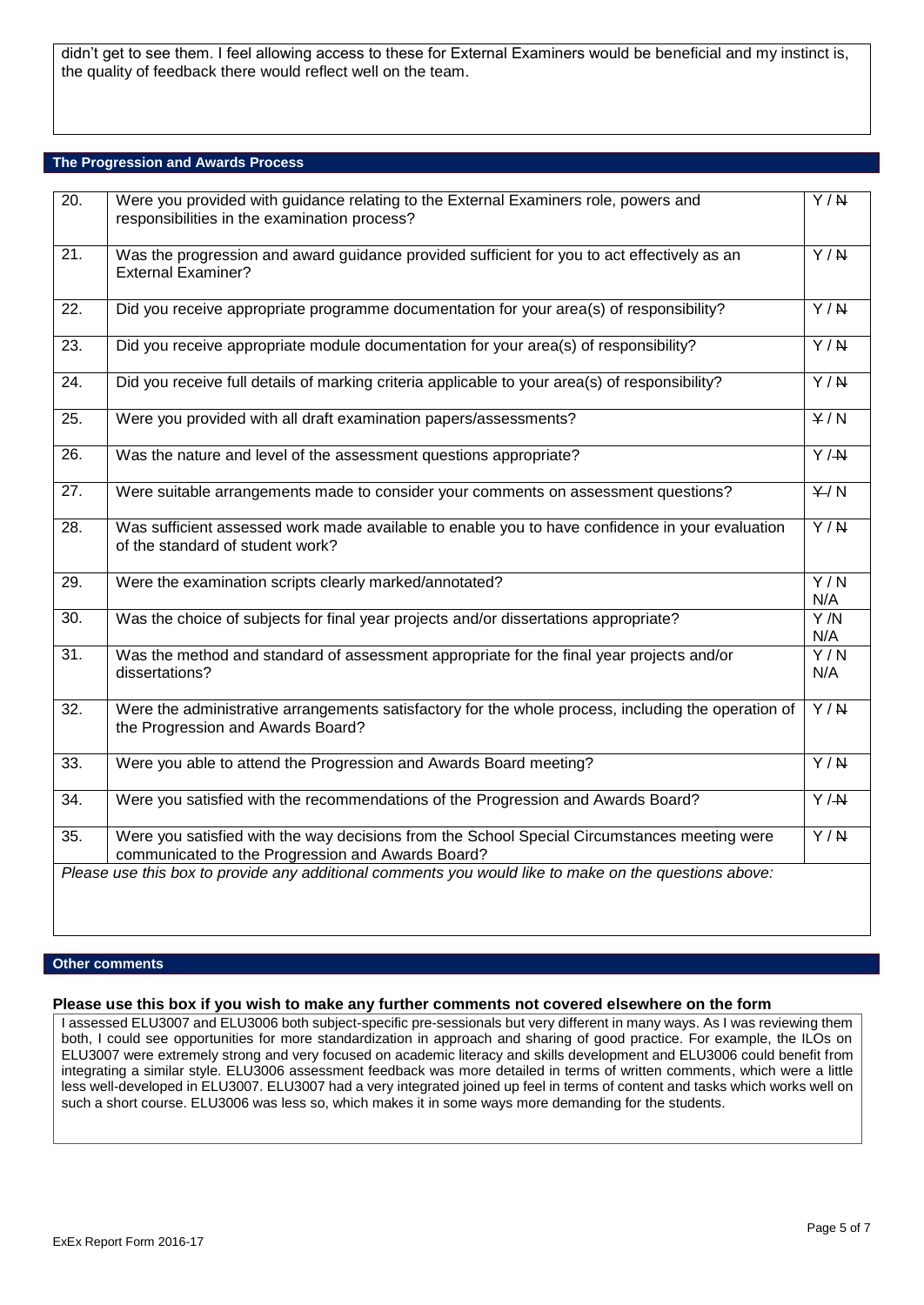| Name of School and Head of School (or nominee) |                                      |  |
|------------------------------------------------|--------------------------------------|--|
|                                                |                                      |  |
| Title and Name of Responder:                   |                                      |  |
| Position*:                                     | Deputy Director of Student Education |  |
| Faculty / School of:                           | Faculty of Arts, The Language Centre |  |
| Address for communication:                     |                                      |  |
|                                                |                                      |  |
| Email:                                         |                                      |  |
|                                                |                                      |  |
| Telephone:                                     |                                      |  |

*\*If the individual responding to the report is not the Head of School please state their position within the School.*

#### **Completing the School response**

The completed School response (including the full original report) should be attached to an e-mail and sent to the Pro-Dean for Student Education in the relevant Faculty. Following approval by the Pro-Dean for Student Education, the School must send the response (including the full original report) directly to the External Examiner. A copy must also be emailed to the Quality Assurance Team at gat@leeds.ac.uk. External Examiners should receive a formal response no later than six weeks after receipt of the original report.

#### *Response to Points of innovation and/or good practice*

Thank you for your report on ELU 3006 Human Resource Management and for your helpful and positive comments, not only in your written report, but also in the verbal feedback you gave us on the day of your visit.

It is encouraging to see that there is agreement, along with other external reports for Term 4 CBPS that, the '*The subject-specific element is appropriately very strong being central and providing the core around which the language development takes place'.* You also comment on the close collaboration between the strand leader and the academic lead on ELU3006 and this strong commitment is reflected in the module's very high National Student Survey rate in 2017.

#### *Response to Enhancements made from the previous year*

'*Additional External Examiners were recruited to allow more time to focus on the subject-specific pre-sessionals'.* This was requested in response to report, 2016.

#### *Response to Matters for Urgent Attention*

*If any areas have been identified for urgent attention before the programme is offered again please provide a specific response to them here:*

N/A

# *Response to questions 1-7 (and related comments)*

*Schools may provide a general response; however, where Examiners raise specific points these must be addressed individually:* Thanks to SES for providing the relevant information.

#### **Standards**

# *Response to questions 8 to 16 (and related comments)*

*Schools may provide a general response; however, where Examiners raise specific points these must be addressed individually:*

Thank you for all your positive comments in this section and for your advice to highlight the academic literacy and skills more in the ILOs. Remit for course development has been provided and strand leaders will be participating in